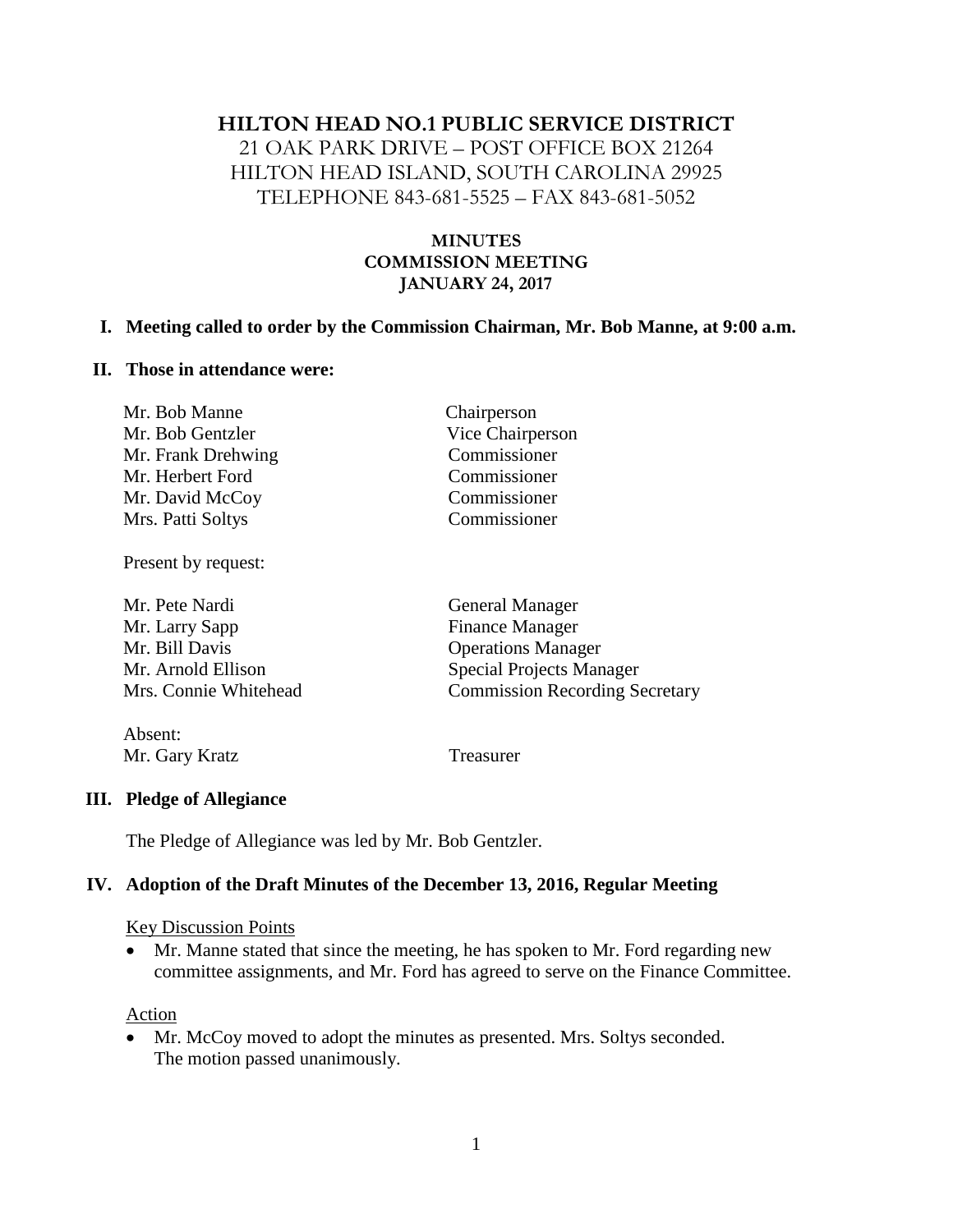# **V. Adoption of the Draft Minutes of the December 13, 2016, Strategic Planning Session**

### Action

• Mr. McCoy moved to adopt the minutes as presented. Mr. Kratz seconded. The motion passed unanimously.

### **VI. Public Comment on Non-Agenda Items**

None

# **VII. Strategic Goals and Directives**

Key Discussion Points

- The Planning & Operations Committee presented the draft FY'18 Strategic Goals and Directives.
- The document was revised at the board's December strategic planning session and further revised by the Planning & Operations Committee on Jan. 6.
- The Planning and Operations Committee recommends adoption of the document as presented.

Action

 Mr. Drehwing moved to adopt the document as presented. Mrs. Soltys seconded. The motion passed unanimously.

# **VIII. FY'17 Second Quarter Financial Report**

# Key Discussion Points

- Mr. Sapp presented the FY'17 2nd Quarter Financial Report.
- The PSD is anticipating three to four new subdivision projects in the near future, which could result in a significant amount of capacity fees.
- Purchased Water is over budget due to a drier season, as well as additional water purchases during the Hurricane Matthew recovery effort.
- Payroll and Related expenses are up due to Hurricane Matthew recovery efforts, but the payroll, vehicle expense, meals and miscellaneous materials expenses incurred as a result of the storm are reimbursable from FEMA.
- Total water/irrigation service EDUs have increased by 95 since June 30, 2016.
- Sewer service EDUs have increased by 113.
- As of December 31, 2016, the PSD's financial condition is stable.

# **IX. FY'17 Second Quarter Management Report**

### Key Discussion Points

• Mr. Nardi presented the FY'17 2nd Quarter Management Report. The top accomplishments are:

# **Goal 1: Water Services**

1. Recovered from Hurricane Matthew, TS Hermine & TS Julia (Multiple Directives).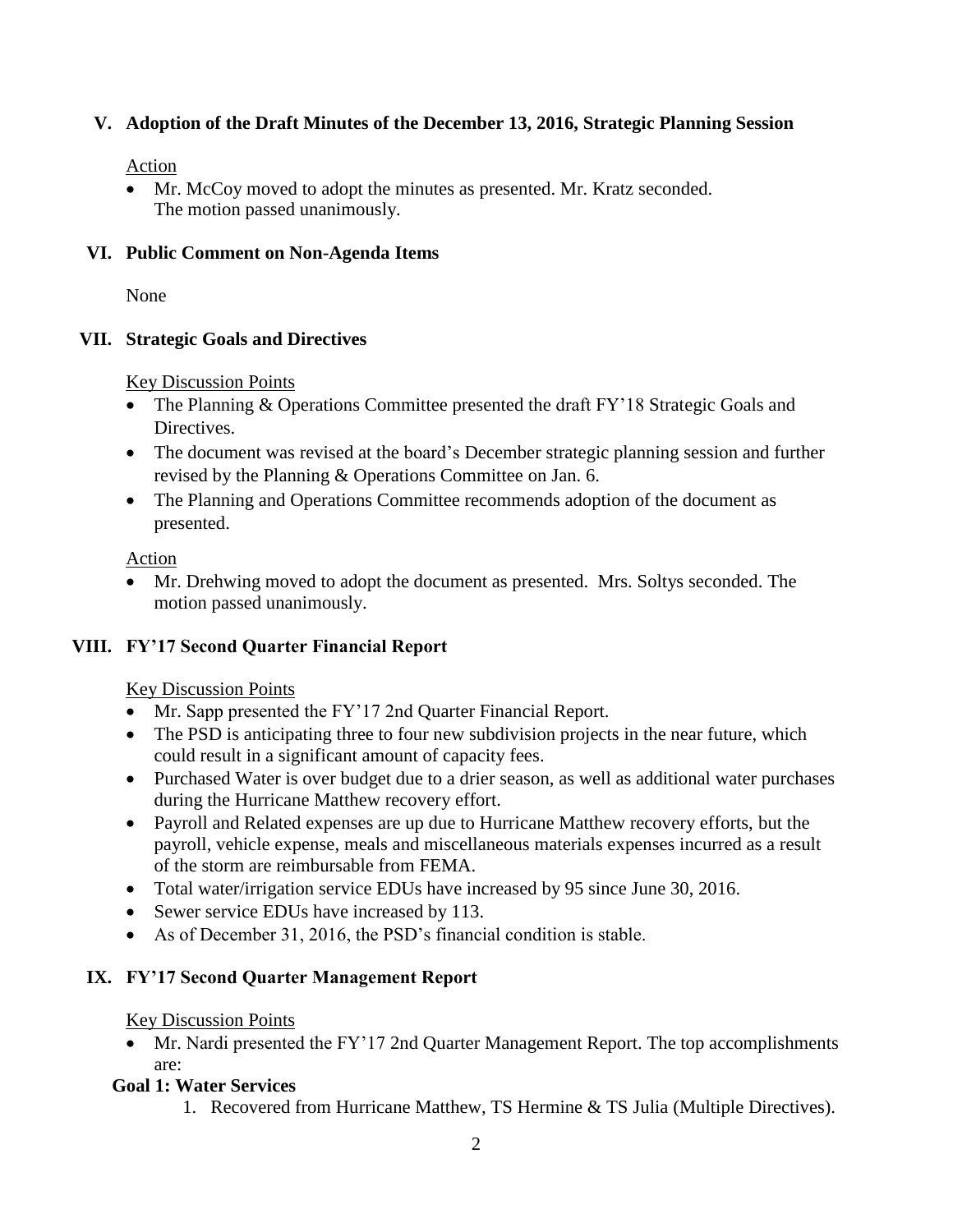- 2. Seabrook Tower drained for interior inspection and cleaning (1.2)
- 3. RO Plant passed DHEC sanitary survey (1.3)

### **Goal 2: Recycled Water Services**

- 4. Obtained Yrs.  $1 + 2$  Town-funded Master Sewer Plan projects bid  $(2.1)$
- 5. Converted 34 residential units from septic to sewer (2.3)
- 6. Installed VFD motors on all Recycled Water Plant blowers to reduce energy consumption  $(2.5, 3.6)$

# **Goal 3: Environmental & Sustainability**

- 7. Implemented "Cal-X" sewer odor abatement program (3.3.)
- 8. Became charter member of EPA's Partnership for Clean Water (3.5).

# **Goal 4: Customer Relations**

- 9. Became Kiwanis corporate member (4.2).
- 10. GM interviewed on WHHI-TV's "Talk of the Town" program (4.2)
- 11. Promoted Project SAFE on WHHI-TV high school football/basketball coverage (4.2)
- 12. Conducted Recycled Water Plant tours (4.2)
- 13. Published two columns by General Manager in HH Monthly magazine (4.5)

# **Goal 5: Financial Responsibility**

- 14. Received \$48,000 sales tax refund from S.C. DOR (5.3)
- 15. Implemented monthly billing for all customers (5.4)
- 16. Earned GFOA certificate for FY '15 CAFR (5.5)
- 17. FY '16 CAFR complete with no findings by auditor (5.5)

# **Goal 6: Organizational Excellence & Leadership**

18. Completed Commissioner Election (6.5)

### **Goal 7: Asset Management**

- 19. Launched new phone system with no capital outlay (7.7)
- 20. Upgraded servers to allow for faster recovery and cloud protection (7.7)

# **Goal 8: External Relations**

- 21. Presented Master Sewer Plan update to Town Council (8.1)
- 22. Recognized by Town on "Imagine a Day Without Water" (8.1)
- 23. Assisted Town of Bluffton on sewer implementation (8.1)
- 24. Participated in regional public-information officials group (8.1)

# **X. Commissioner and Committee Reports**

### **A. Planning & Operations Committee**

# Key Discussion Points

- The Committee met on January 6.
- This meeting's Strategic Goals and Directives agenda item adequately covered the Committee's discussions.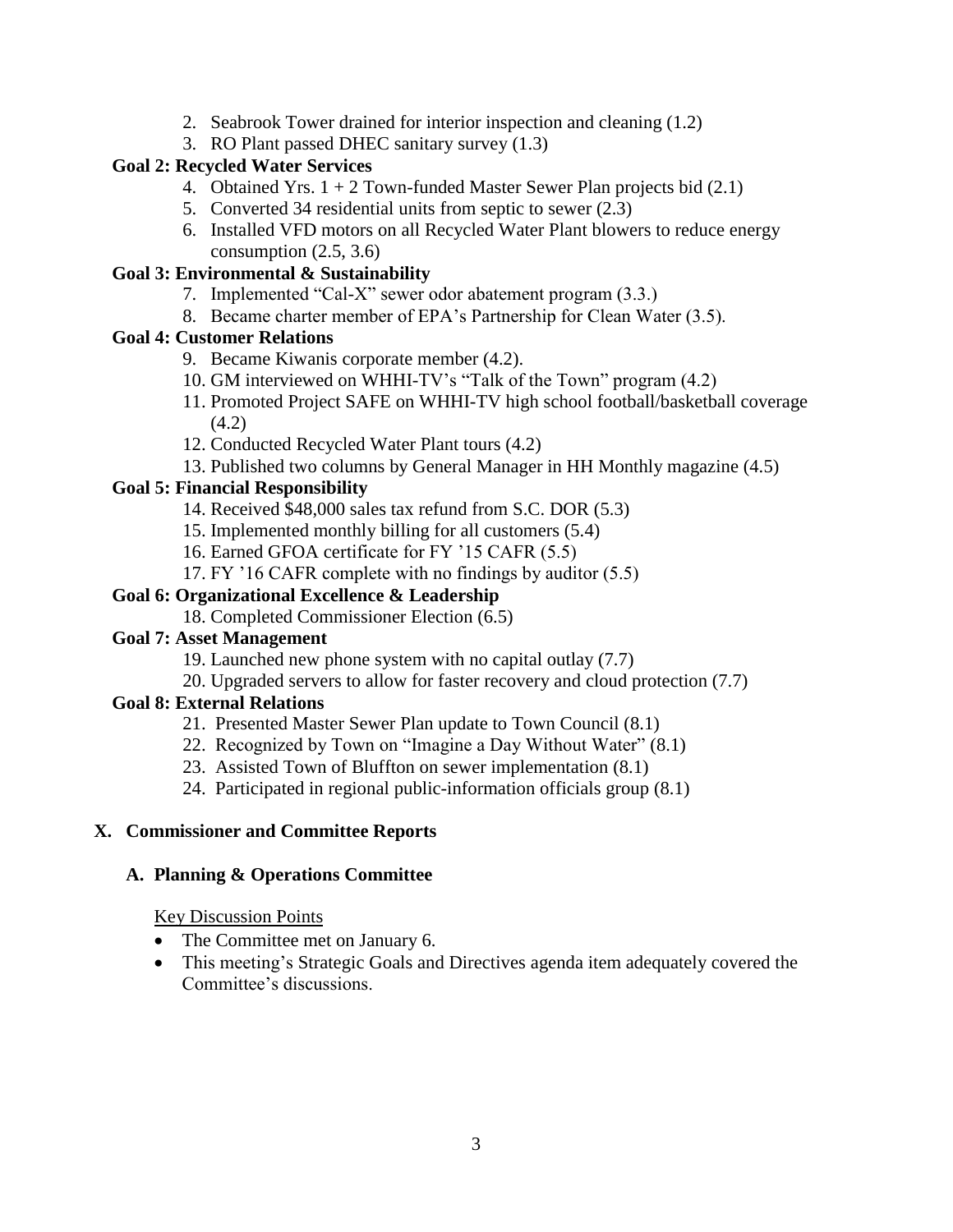### **B. Community and Personnel Relations Committee**

Key Discussion Points

- The Committee met on January 17, 2017, to discuss the proposed GM Performance Review process.
- The current process is as follows:
	- o The Chairman assigns each commissioner a strategic goal and asks that they review the GM's performance in accomplishing that particular goal after the fiscal year is completed.
	- o Those individual reports are incorporated into a single report prepared by the Chairman.
	- o The board meets in executive session to review the report and decide on compensation.
	- o The Chairman relays the results to the GM.
	- o The final results are placed in the GM's personnel file.
- The new process would be as follows:
	- o The GM and the Community & Personnel Relations Committee would meet following the June board meeting to review the process.
	- o Mr. Nardi would submit a summary of his accomplishments and expectations.
	- o All commissioners would complete a GM review survey by no later than the July board meeting.
	- o The Community & Personnel Relations Committee reviews and assembles the survey results, and then develops a recommendation on base compensation and bonus to the full board.
	- o The Chairman of the board or the Committee chair will relay the final results to the GM and offer him an opportunity to respond to the full board, if desired, either in person or in writing.
	- o The final results will be placed in the GM's personnel file.
- The proposed process is intended to streamline and expedite the review.
- Mr. Ford would like to see the proposed document show areas for potential growth.
- Mr. Ford recommended several items be removed from the survey document because they are not within the board's scope to evaluate.
- Mr. McCoy would like to see two to three bullets directly referencing the Strategic Goals and Directives.
- Mr. Gentzler suggested the board align the General Manager's evaluation with the Strategic Goals and Directives.
- Mrs. Soltys drafted a proposed cover sheet which summarized the review results and acts as a cover to the final evaluation report.
- The Committee will meet in February to review the proposal further, and will make a recommendation to the full board by April.
- The Committee also discussed the PSD potentially establishing a trade name. That discussion was tabled until March.
- Mr. McCoy stated that with the newer, more sophisticated irrigation technologies now available, it may be a good idea to discuss with Town the possibility of revising the Town's irrigation ordinance.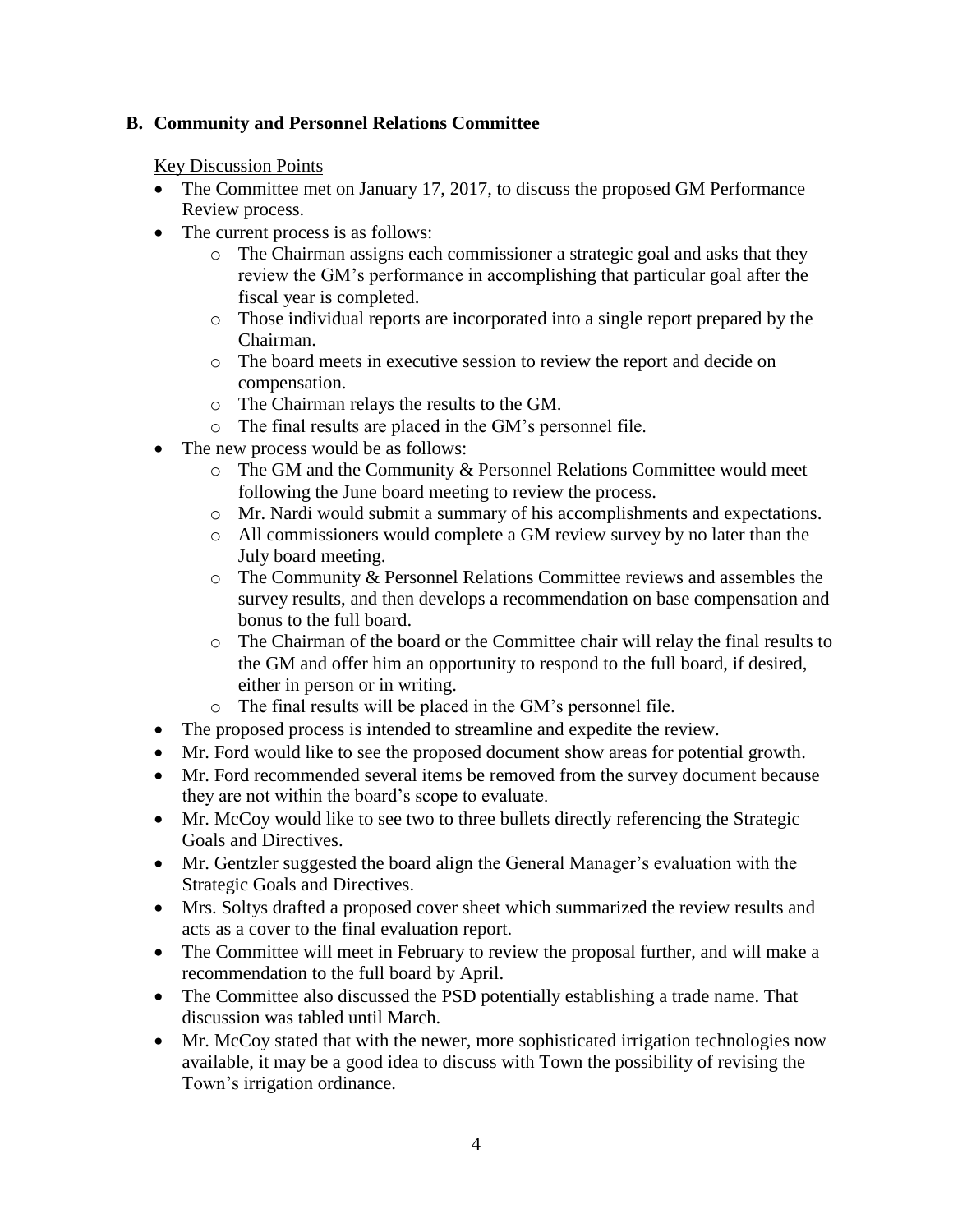### **XI. General Manager's Report**

#### Key Discussion Points

- Mr. Nardi presented the General Manger's report.
- Scott Moffatt will give a presentation on biological oxygen demand analysis in the Laboratory track at the 2017 S. C. Environmental Conference in March.
- Mr. Ryan Lewis is participating in a Geographic Information Systems administrators group consisting of utility and local government GIS administrators.
- A dozen members of the Leadership Hilton Head-Bluffton Class of 2017 toured the Recycled Water Plant with Pete Nardi this month. This year's class includes attorneys, realtors, hospitality and financial professionals, among others.
- Beaufort County has invoiced the PSD \$3,000 for the cost of our November 2016 Commission general election.
- Both the employee and employer contribution rates for the S.C. Retirement System will increase 0.5% effective July 1, 2017, per a Dec. 13 decision of the State Fiscal Accountability Authority. The employee rate will be 9.16% and the employer rate will be 12.06%.
- Purchased water averaged 3.6 mgd.
- The ASR recharge to date is 175 mg.
- The RO Plant passed the DHEC sanitary survey.
- Union Cemetery Tower repair and maintenance is completed.
- The sole bid was received for the Years 1-2 Master Sewer Plan Town-funded collector main projects this morning. Sole bidder was R.H. Moore/Jordan Construction and breaks down as follows:

| $\bigcap$ | Year 1                 |             |
|-----------|------------------------|-------------|
|           | Oakview Area $=$       | \$1,160,105 |
|           | Dillon Rd. Area $=$    | \$1,031,171 |
| $\cap$    | Year 2                 |             |
|           | Marshland Rd. Area $=$ | \$2,601,364 |
|           | $Total =$              | \$4,792,640 |

- Using our standard procedure, the PSD will now review the bid summary, negotiate any savings with the bidder, review the bid with Town staff, and subsequently prepare a Repayment Agreement Contract for the Town to approve.
- Reform of the S.C. Retirement System is expected to be a key item during this legislative session.

### **XII. New Business**

Key Discussion Points

 Mr. Nardi informed the board that the new federal administration has suspended all new EPA rule-making until further notice.